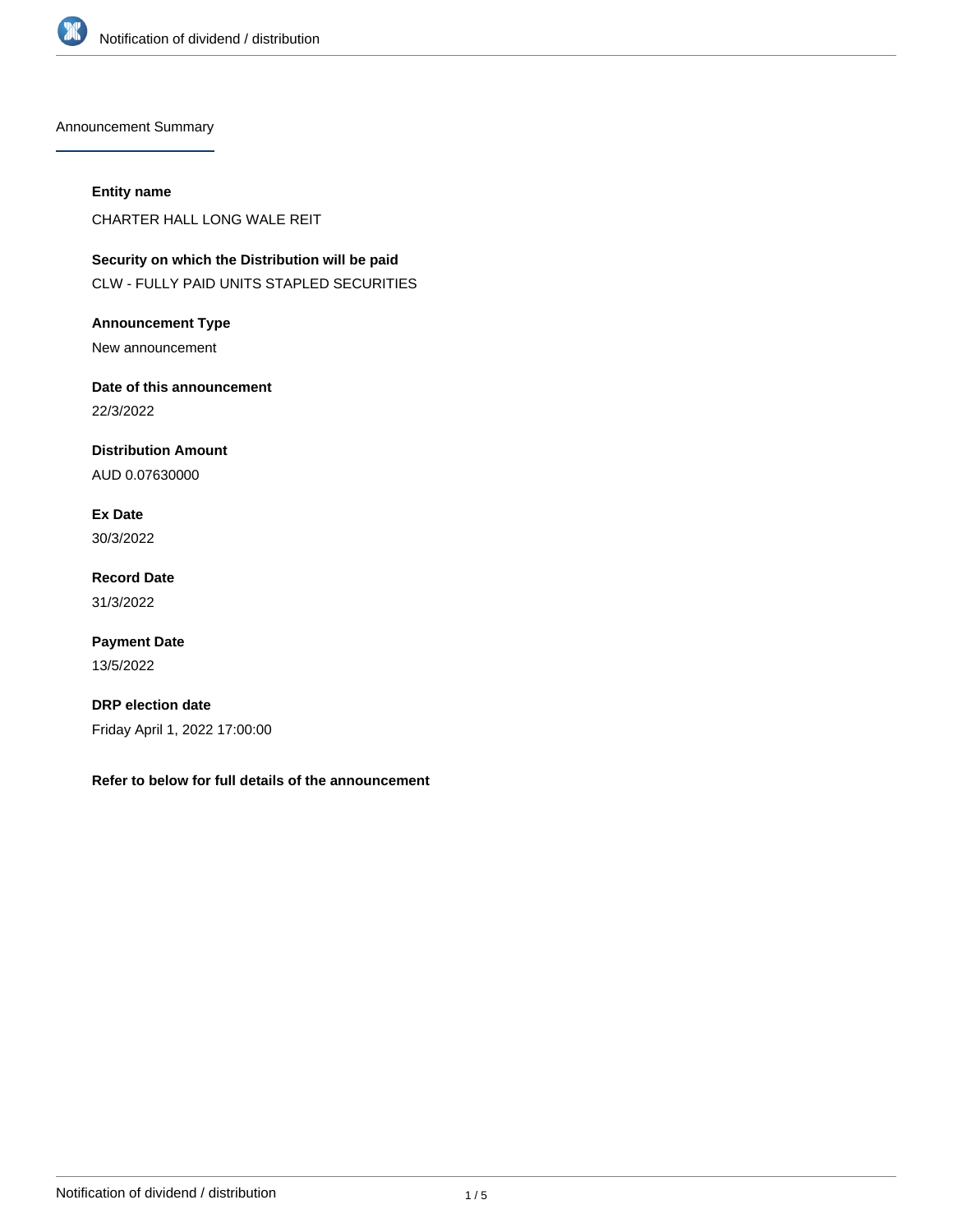

Announcement Details

Part 1 - Entity and announcement details

#### **1.1 Name of +Entity**

CHARTER HALL LONG WALE REIT

**1.2 Registered Number Type** ARSN

**Registration Number**

144613641

**1.3 ASX issuer code CLW** 

#### **1.4 The announcement is** New announcement

**1.5 Date of this announcement** 22/3/2022

**1.6 ASX +Security Code** CLW

**ASX +Security Description** FULLY PAID UNITS STAPLED SECURITIES

Part 2A - All dividends/distributions basic details

**2A.1 Type of dividend/distribution C** Ordinary

**2A.2 The Dividend/distribution:**

relates to a period of one quarter

# **2A.3 The dividend/distribution relates to the financial reporting or payment period ending ended/ending (date)** 31/3/2022

**2A.4 +Record Date**

31/3/2022

**2A.5 Ex Date** 30/3/2022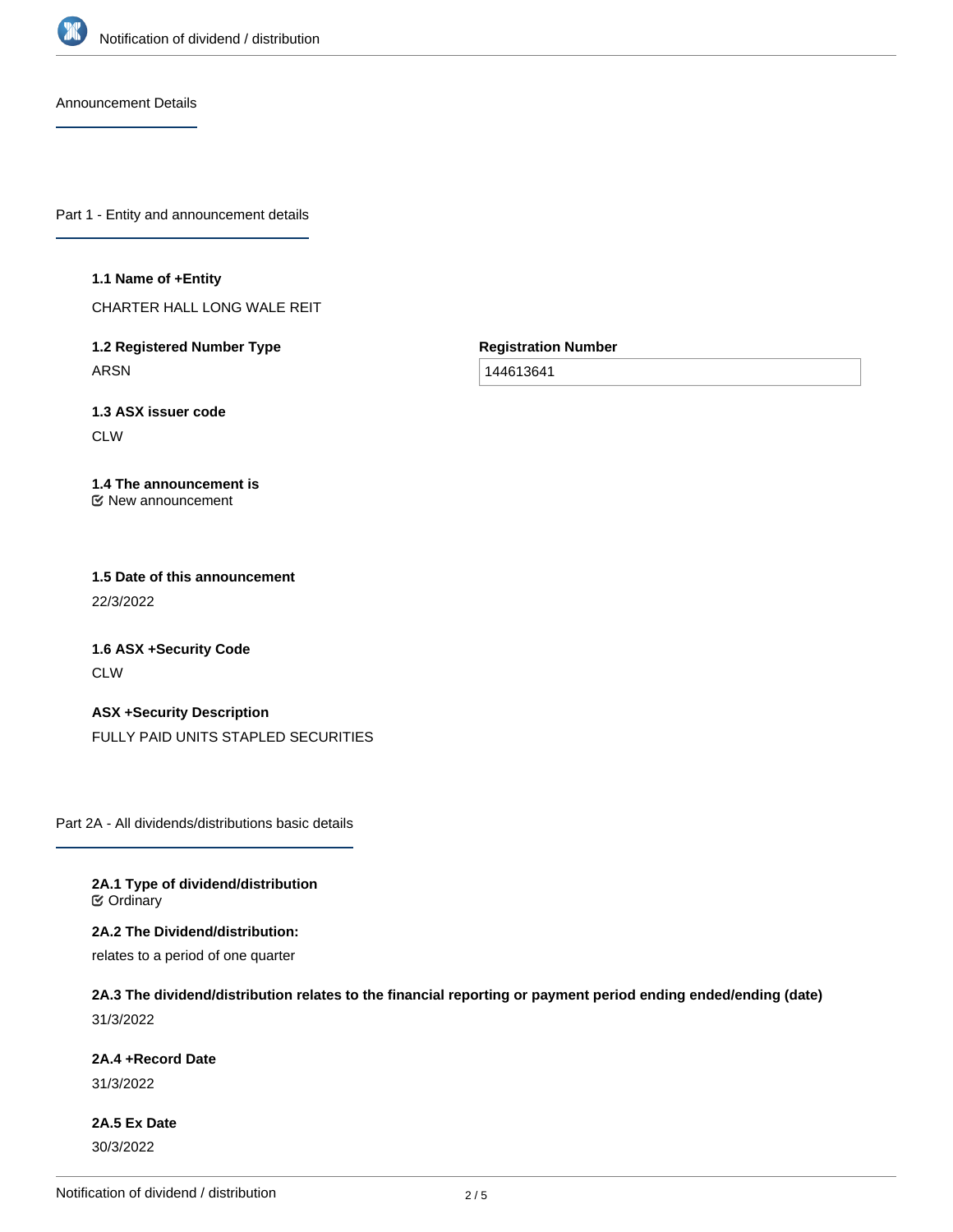## **2A.6 Payment Date**

13/5/2022

**2A.7 Are any of the below approvals required for the dividend/distribution before business day 0 of the timetable?**

- **•** Security holder approval
- **Court approval**
- **Lodgement of court order with +ASIC**
- **ACCC approval**
- **FIRB approval**
- **Another approval/condition external to the entity required before business day 0 of the timetable for the dividend/distribution.**

No

**2A.8 Currency in which the dividend/distribution is made ("primary currency")**

AUD - Australian Dollar

| 2A.9 Total dividend/distribution payment amount per<br>+security (in primary currency) for all<br>dividends/distributions notified in this form                                             | <b>Estimated or Actual?</b><br>$\mathfrak{C}$ Actual                                 |
|---------------------------------------------------------------------------------------------------------------------------------------------------------------------------------------------|--------------------------------------------------------------------------------------|
| AUD 0.07630000                                                                                                                                                                              |                                                                                      |
| 2A.10 Does the entity have arrangements relating to the<br>currency in which the dividend/distribution is paid to<br>securityholders that it wishes to disclose to the market?<br><b>Mo</b> |                                                                                      |
| 2A.11 Does the entity have a securities plan for<br>dividends/distributions on this +security?                                                                                              |                                                                                      |
| 2A.11a If the +entity has a DRP, is the DRP applicable to 2A.11a(i) DRP Status in respect of this<br>this dividend/distribution?<br>$\mathfrak{C}$ Yes                                      | dividend/distribution                                                                |
|                                                                                                                                                                                             | <b>Full DRP</b>                                                                      |
| 2A.12 Does the +entity have tax component information<br>apart from franking?<br><b>E</b> ⁄No                                                                                               |                                                                                      |
| Part 3A - Ordinary dividend/distribution                                                                                                                                                    |                                                                                      |
| 3A.1 Is the ordinary dividend/distribution estimated at<br>this time?<br><b>MO</b>                                                                                                          | 3A.1a Ordinary dividend/distribution estimated amount<br>per +security<br><b>AUD</b> |
| 3A.1b Ordinary Dividend/distribution amount per<br>security                                                                                                                                 |                                                                                      |
| AUD 0.07630000                                                                                                                                                                              |                                                                                      |
| 3A.2 Is the ordinary dividend/distribution franked?<br>$\mathfrak{C}$ No                                                                                                                    |                                                                                      |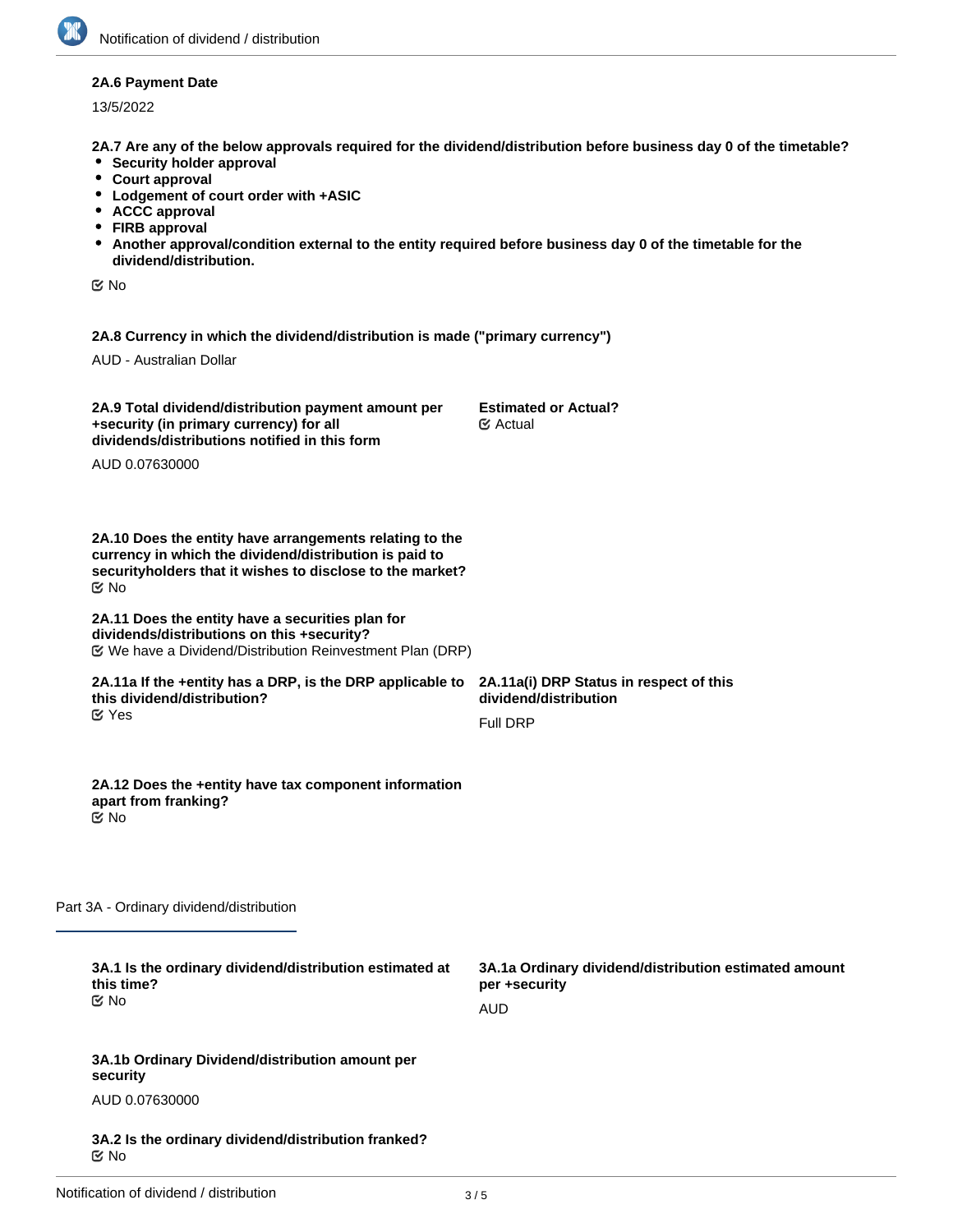

| 3A.3 Percentage of ordinary dividend/distribution that is<br>franked                                                |                                                                                                                           |
|---------------------------------------------------------------------------------------------------------------------|---------------------------------------------------------------------------------------------------------------------------|
| 0.0000%                                                                                                             |                                                                                                                           |
| 3A.4 Ordinary dividend/distribution franked amount per<br>+security                                                 | 3A.5 Percentage amount of dividend which is unfranked<br>100.0000 %                                                       |
| AUD 0.00000000                                                                                                      |                                                                                                                           |
| 3A.6 Ordinary dividend/distribution unfranked amount<br>per +security excluding conduit foreign income amount       |                                                                                                                           |
| AUD 0.07630000                                                                                                      |                                                                                                                           |
| 3A.7 Ordinary dividend/distribution conduit foreign<br>income amount per security                                   |                                                                                                                           |
| AUD 0.00000000                                                                                                      |                                                                                                                           |
|                                                                                                                     |                                                                                                                           |
| Part 4A - +Dividend reinvestment plan (DRP)                                                                         |                                                                                                                           |
| 4A.1 What is the default option if +security holders do not indicate whether they want to participate in the DRP?   |                                                                                                                           |
|                                                                                                                     |                                                                                                                           |
| 4A.2 Last date and time for lodgement of election                                                                   | 4A.3 DRP discount rate                                                                                                    |
| notices to share registry under DRP                                                                                 | 1.0000 %                                                                                                                  |
| Friday April 1, 2022 17:00:00                                                                                       |                                                                                                                           |
| 4A.4 Period of calculation of reinvestment price                                                                    |                                                                                                                           |
| <b>Start Date</b>                                                                                                   | <b>End Date</b>                                                                                                           |
| 5/4/2022                                                                                                            | 20/4/2022                                                                                                                 |
| 4A.5 DRP price calculation methodology                                                                              |                                                                                                                           |
| the ASX Trading Day from and including the 3rd ASX Trading Day after the Record date                                | The average of the daily volume weighted average price of all sales of Stapled Security for 10 ASX Trading Days following |
| 4A.6 DRP Price (including any discount):<br>AUD                                                                     | 4A.7 DRP +securities +issue date                                                                                          |
| 4A.8 Will DRP + securities be a new issue?<br>$\mathfrak{C}$ Yes                                                    | 4A.8a Do DRP +securities rank pari passu from +issue<br>date?<br>$C$ Yes                                                  |
| 4A.9 Is there a minimum dollar amount or number of +securities required for DRP participation?<br>$\mathfrak{C}$ No |                                                                                                                           |

 $C$  No